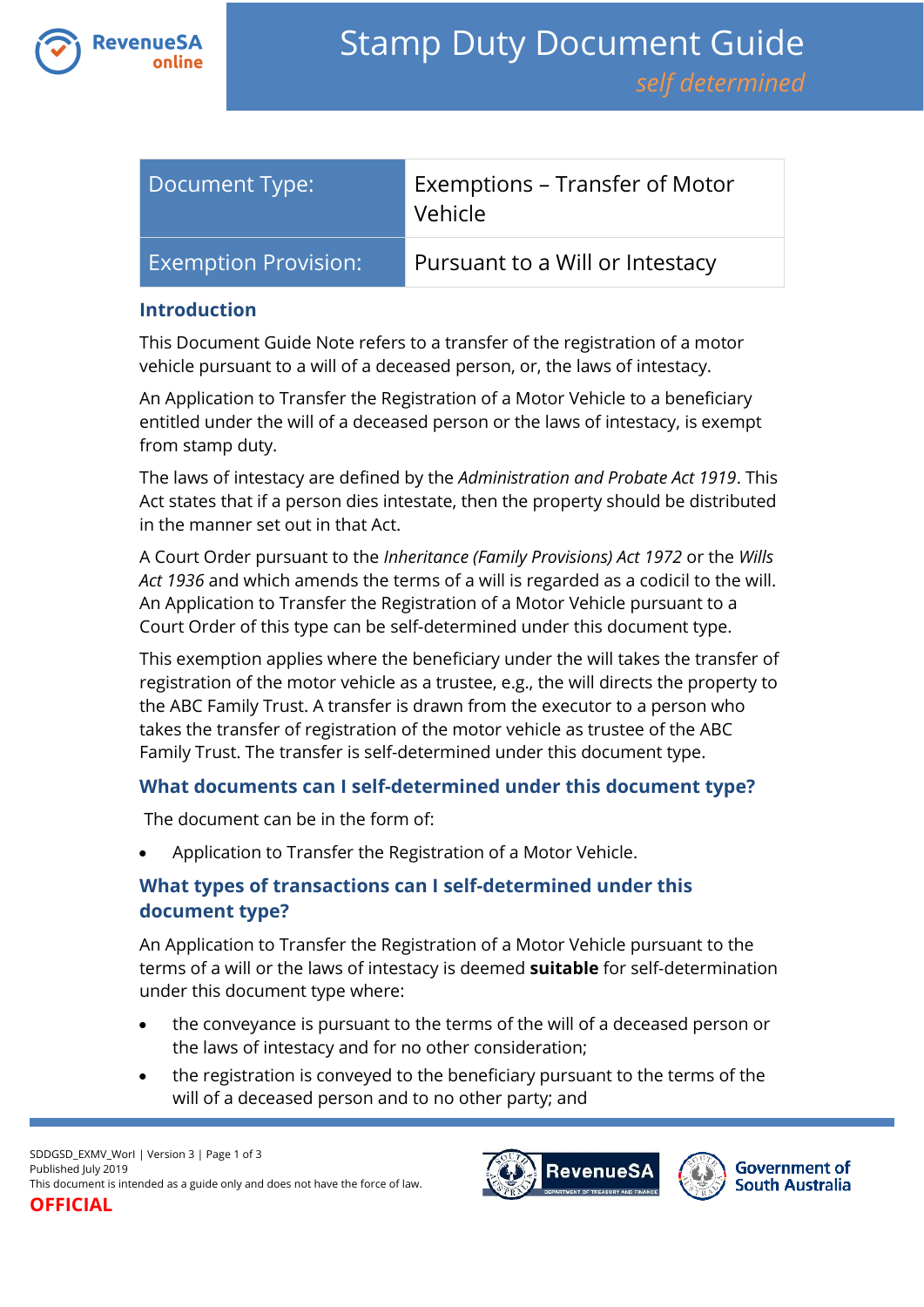

the conveyance is **not** pursuant to a Deed of Family Arrangement.

The following similar transactions cannot be self-determined under this document type:

A transfer of the registration of a motor vehicle pursuant to a Deed of Family Arrangement must be **submitted to the Commissioner for assessment** together with a copy of the will, a copy of the Deed of Family Arrangement and a detailed description of the transaction. Note: All Deeds of Family Arrangement must be **submitted to the Commissioner for assessment**.

Once the Application to Transfer the Registration of the Motor Vehicle has been self-determined, the document must be forwarded to Service SA to have the change in ownership noted on their records.

### **What evidence do I need to retain for audit purposes?**

For audit purposes, you will need to retain the following documentation either in paper form or electronic form:

- a copy of the documents;
- evidence that a stamp duty determination has been made (i.e. Certificate of Stamp Duty, Document ID or stamped document);
- a copy of the will of the deceased person or an explanation as to how the beneficiary is entitled to the property pursuant to the laws of intestacy; and
- a copy of the Court Order pursuant to the *Inheritance (Family Provisions) Act 1972* or the *Wills Act 1936* (if applicable).

#### **What Section(s) of the** *Stamp Duties Act 1923* **applies?**

Schedule 2, clause 2 (2), Exemption 19.

#### **What stamp duty is payable on this document?**

This document is exempt from stamp duty.

#### **Example**

#### Transfer of the registration of a motor vehicle pursuant to a will

Ann has been appointed the executor of Bob's estate. Pursuant to Bob's will, his net estate, which includes a Motor Vehicle, is bequeathed to Kate and Dave equally.

The consideration panel in the Application to Transfer the Registration of a Motor Vehicle (from Ann, as executor to Kate and Dave) recites 'pursuant to the terms of the will of Bob, deceased'.